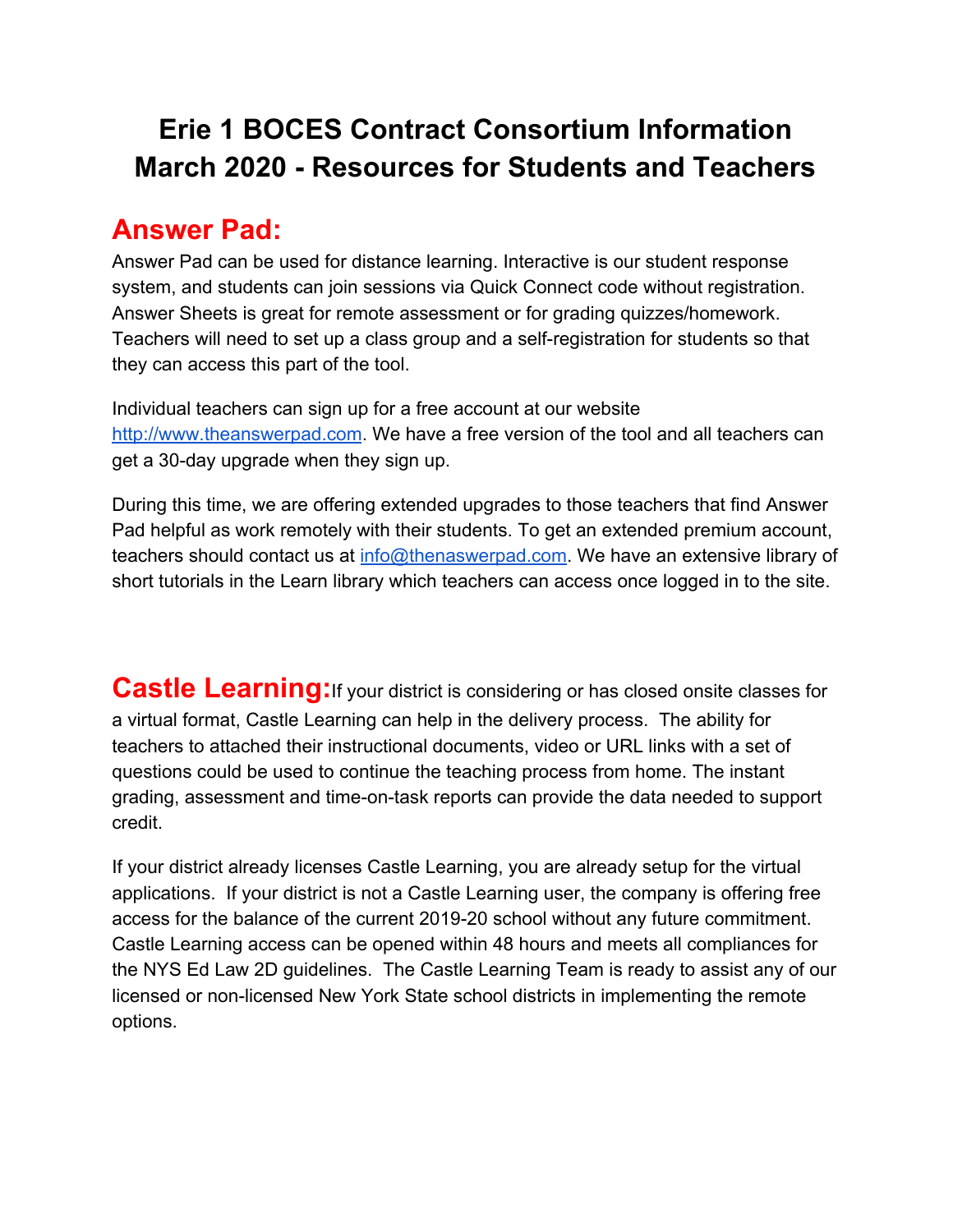If interested or have questions, please contact Castle Learning via email at [sales@castlelearning.com](mailto:sales@castlelearning.com).

# **Classlink:**

This is what ClassLink has now that you can share.

[Coronavirus ClassLink toolkit](https://milton-web.wnyric.org/canit/urlproxy.php?_q=aHR0cHM6Ly9kb2NzLmdvb2dsZS5jb20vZG9jdW1lbnQvZC8xQ1AtNm9hWVdRWDMweXB6eUFDWEpyTks2OWctc0RmaEZ3ZGdCb1dNemhJYy9lZGl0&_s=ZXJpZTE%3D&_c=1312cd9e)

[https://zoom.us/docs/ent/school-verification.html?zcid=1231](https://milton-web.wnyric.org/canit/urlproxy.php?_q=aHR0cHM6Ly96b29tLnVzL2RvY3MvZW50L3NjaG9vbC12ZXJpZmljYXRpb24uaHRtbD96Y2lkPTEyMzE%3D&_s=ZXJpZTE%3D&_c=79fd8e76)

## **Dreambox:**

We are offering districts/schools trial access for their K-8 students through the end of June. This will require the districts/school to fill out a form and roster their kids when the trial is activated. Here is a link to the form: <https://go.dreambox.com/CV.html>

Additionally we are extending our at-home access for parents through the end of June. This will be easy for parents to sign their kids up but schools will not have access to usage or progress

reports[.https://www.dreambox.com/at-home?utm\\_source=linkedin&utm\\_medium=og&ut](https://www.dreambox.com/at-home?utm_source=linkedin&utm_medium=og&utm_campaign=covid) [m\\_campaign=covid](https://www.dreambox.com/at-home?utm_source=linkedin&utm_medium=og&utm_campaign=covid)

### **Edmentum: Virtual Classroom Options**

**Option 1**--Two free courses per student with access to online LMS

- Training provided to district teachers
- District personnel setup the classes, enroll students, and teach within system
- K-12 Students supported

They have paid for options as well. Please contact for more info. [James.Russell@edmentum.com](mailto:James.Russell@edmentum.com)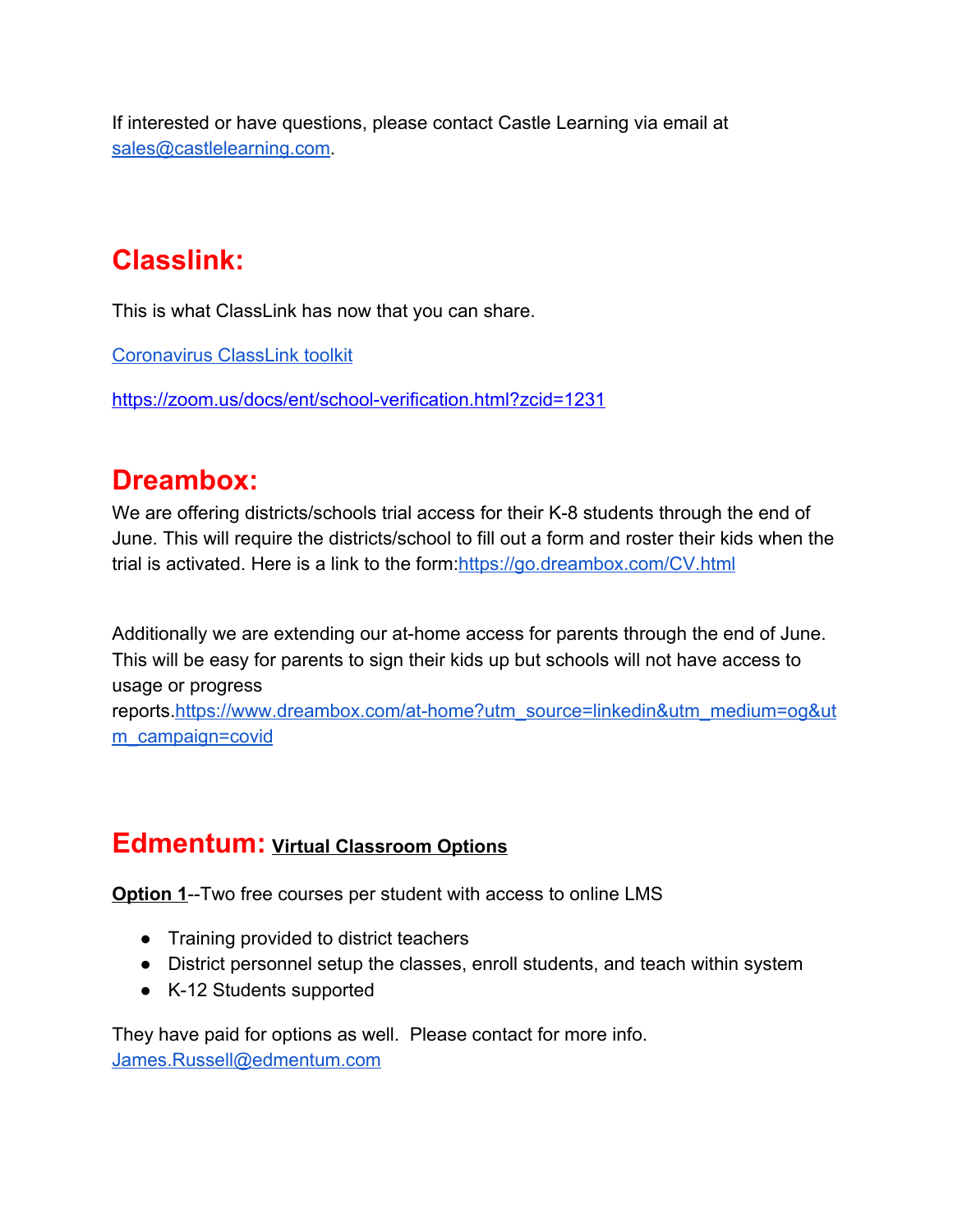## **eSpark:**

Teachers can sign up for a free account of eSpark to use through the end of this year at [https://www.esparklearning.com/](https://milton-web.wnyric.org/canit/urlproxy.php?_q=aHR0cHM6Ly93d3cuZXNwYXJrbGVhcm5pbmcuY29tLw%3D%3D&_s=ZXJpZTE%3D&_c=7851075c). eSpark can be used at home and is a great way for students to continue to independently learn math and reading standards at a level that's right for them, even if they're not in the classroom. Once teachers roster students, they can send home thi[s](https://milton-web.wnyric.org/canit/urlproxy.php?_q=aHR0cHM6Ly9kb2NzLmdvb2dsZS5jb20vZG9jdW1lbnQvZC8xZDFHY3ZGLXFPUFFBSHp2TUpoRXU4bUdJV3BUSE4wTVRlUTJZaF8wQTJlVS9lZGl0&_s=ZXJpZTE%3D&_c=28970999) [parent letter](https://milton-web.wnyric.org/canit/urlproxy.php?_q=aHR0cHM6Ly9kb2NzLmdvb2dsZS5jb20vZG9jdW1lbnQvZC8xZDFHY3ZGLXFPUFFBSHp2TUpoRXU4bUdJV3BUSE4wTVRlUTJZaF8wQTJlVS9lZGl0&_s=ZXJpZTE%3D&_c=28970999) along with each child's login information. For any questions, reach out to support@esparklearning.com.

# **Explore Learning:**

For school districts that current have access to our programs through a subscription, please remind them that our resources are 100% online and available any time. For schools and teachers that don't currently have a subscription to our programs, we're offering free trials and free extensions of those trials to any schools or teachers that need it. We launched the following website late on Friday afternoon to support schools during this time. It is for all 3 of our online programs.

[ExploreLearning Gizmos, Reflex and Science4Us Coronavirus response](https://milton-web.wnyric.org/canit/urlproxy.php?_q=aHR0cHM6Ly93ZWIuZXhwbG9yZWxlYXJuaW5nLmNvbS9jb3JvbmF2aXJ1cy1yZXNwb25zZS8%2FZmJjbGlkPUl3QVIwdnNDeW85RlUxdXBfYk5Cck9UMF90VFljcGNZQUJRVUVfWE9tM0NkUHFVMEhiLW9mN1dVNmR4STQ%3D&_s=ZXJpZTE%3D&_c=203d48c3)

# **First in Math:**

 First in Math is a supplemental, online math program that allows children to practice MATH!. More than 200 self-paced, grade-level math games help stimulate curiosity and foster creativity in ways that help children make sense of the numbers, patterns and shapes they see in the world around them.

Great for individualized instruction—from addition through algebra. K-8 activities are presented in a digital-gaming format that engages students. While the emphasis is on the improvement of numerical fluency & procedural skills, each activity is also designed to strengthen problem-solving, reasoning and communication. The program features an optional Rankings component to provide motivation and sustain high activity levels. As students play, they earn virtual award "stickers" that accrue to their personal and classroom score.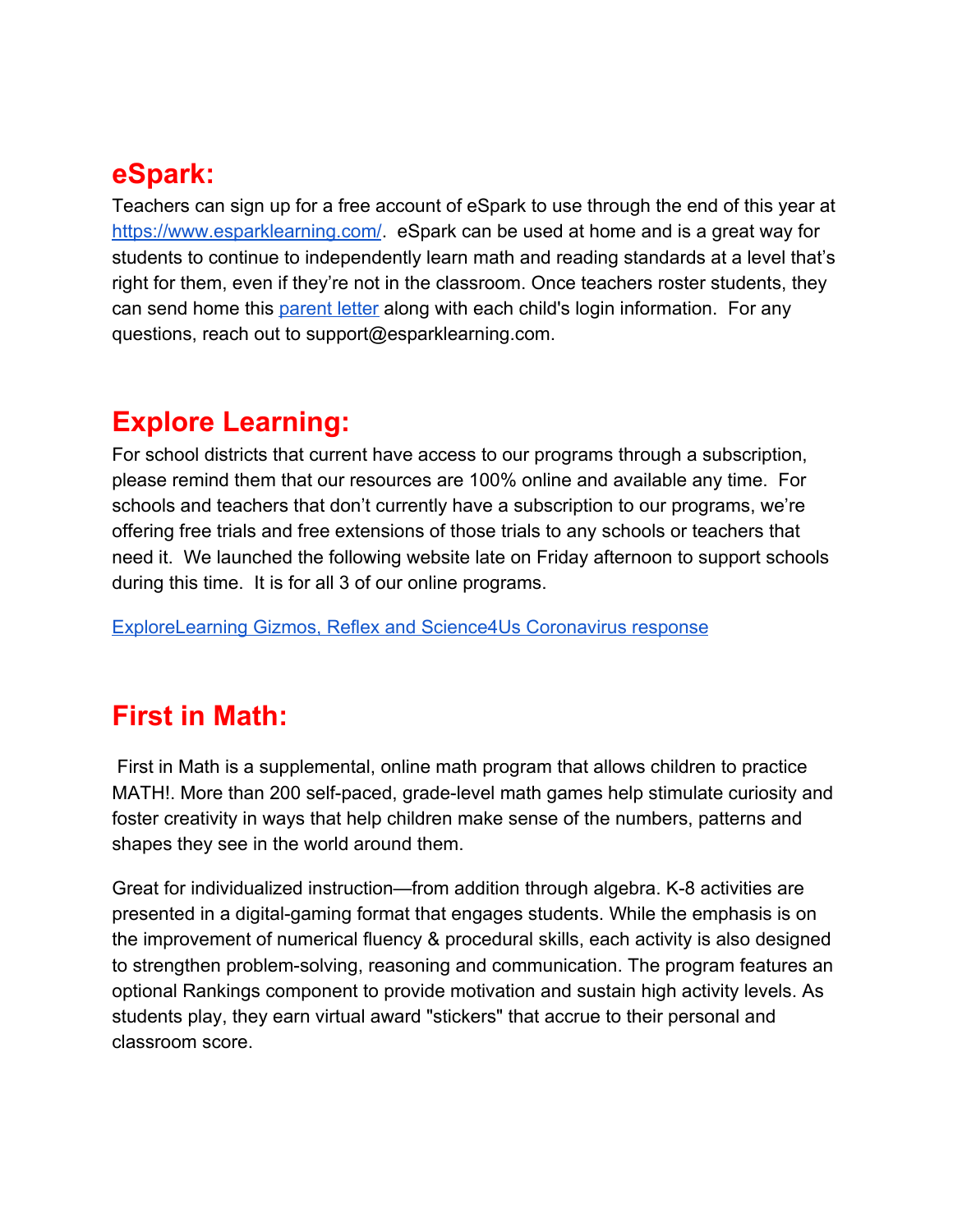Full range of Data Reports in all skill areas is included to help teachers assess how students are progressing.

Access First In Math by filling out this [form](https://milton-web.wnyric.org/canit/urlproxy.php?_q=aHR0cHM6Ly9leHBsb3JlLmZpcnN0aW5tYXRoLmNvbS9maXJzdC1pbi1tYXRoLXJlcXVlc3Q%2FY2M9dXM%3D&_s=ZXJpZTE%3D&_c=c7f98dfc)**.**

## **Freckle:**

Freckle has a free product students can access at this time. Here's how teachers can get started:

**[https://support.freckle.com/hc/en-us/articles/360015125594-How-do-I-create-a-Fre](https://milton-web.wnyric.org/canit/urlproxy.php?_q=aHR0cHM6Ly9zdXBwb3J0LmZyZWNrbGUuY29tL2hjL2VuLXVzL2FydGljbGVzLzM2MDAxNTEyNTU5NC1Ib3ctZG8tSS1jcmVhdGUtYS1GcmVja2xlLWFjY291bnQt&_s=ZXJpZTE%3D&_c=5d0dc98d) [ckle-account-](https://milton-web.wnyric.org/canit/urlproxy.php?_q=aHR0cHM6Ly9zdXBwb3J0LmZyZWNrbGUuY29tL2hjL2VuLXVzL2FydGljbGVzLzM2MDAxNTEyNTU5NC1Ib3ctZG8tSS1jcmVhdGUtYS1GcmVja2xlLWFjY291bnQt&_s=ZXJpZTE%3D&_c=5d0dc98d)**

# **GoGuardian:**

Districts can use GoGuardian Teacher free of charge until the end of the school year. They can also get 30 days of GoGuardian Admin free **<https://www.goguardian.com/>**

# **Google:**

**How Google is helping in response to COVID-19:**

#### **Made advanced Meet features available to schools:**

We recently [announced](https://milton-web.wnyric.org/canit/urlproxy.php?_q=aHR0cHM6Ly9jbG91ZC5nb29nbGUuY29tL2Jsb2cvcHJvZHVjdHMvZy1zdWl0ZS9oZWxwaW5nLWJ1c2luZXNzZXMtYW5kLXNjaG9vbHMtc3RheS1jb25uZWN0ZWQtaW4tcmVzcG9uc2UtdG8tY29yb25hdmlydXM%3D&_s=ZXJpZTE%3D&_c=33e0bcbd) the previously paid-for features of **Hangouts Meet** will now be free for schools to use through July. You can have up to 250 people in a call together, record meetings, and livestream content for up to 100,000 people within the domain.

#### **Distance Learning resources:**

We have recently create[d](https://milton-web.wnyric.org/canit/urlproxy.php?_q=aHR0cHM6Ly9lZHUuZ29vZ2xlLmNvbS9sYXRlc3QtbmV3cy9jb3ZpZC0xOS1zdXBwb3J0LXJlc291cmNlcy8%2FbW9kYWxfYWN0aXZlPW5vbmUmdG9waWM9dmlldy1hbGw%3D&_s=ZXJpZTE%3D&_c=899ac33e) a distance learning [resource](https://milton-web.wnyric.org/canit/urlproxy.php?_q=aHR0cHM6Ly9lZHUuZ29vZ2xlLmNvbS9sYXRlc3QtbmV3cy9jb3ZpZC0xOS1zdXBwb3J0LXJlc291cmNlcy8%2FbW9kYWxfYWN0aXZlPW5vbmUmdG9waWM9dmlldy1hbGw%3D&_s=ZXJpZTE%3D&_c=899ac33e) hub, [a](https://milton-web.wnyric.org/canit/urlproxy.php?_q=aHR0cHM6Ly93d3cuYmxvZy5nb29nbGUvb3V0cmVhY2gtaW5pdGlhdGl2ZXMvZWR1Y2F0aW9uL2Rpc3RhbmNlbGVhcm5pbmctY292aWQxOS8%3D&_s=ZXJpZTE%3D&_c=39ad5c1c)nd kicked off a [series](https://milton-web.wnyric.org/canit/urlproxy.php?_q=aHR0cHM6Ly93d3cuYmxvZy5nb29nbGUvb3V0cmVhY2gtaW5pdGlhdGl2ZXMvZWR1Y2F0aW9uL2Rpc3RhbmNlbGVhcm5pbmctY292aWQxOS8%3D&_s=ZXJpZTE%3D&_c=39ad5c1c) of blog posts as well as [a](https://milton-web.wnyric.org/canit/urlproxy.php?_q=aHR0cHM6Ly9lZHVjYXRpb25vbmFpci53aXRoZ29vZ2xlLmNvbS9ldmVudHMvZGlzdGFuY2VsZWFybmluZw%3D%3D&_s=ZXJpZTE%3D&_c=73fb6732) [webinar](https://milton-web.wnyric.org/canit/urlproxy.php?_q=aHR0cHM6Ly9lZHVjYXRpb25vbmFpci53aXRoZ29vZ2xlLmNvbS9ldmVudHMvZGlzdGFuY2VsZWFybmluZw%3D%3D&_s=ZXJpZTE%3D&_c=73fb6732) on distance learning. We are [collecting](https://milton-web.wnyric.org/canit/urlproxy.php?_q=aHR0cHM6Ly9kb2NzLmdvb2dsZS5jb20vZm9ybXMvZC9lLzFGQUlwUUxTZjd3M092TDFOckp6cXlzM0k1WVBPQ0ZCZ2tKVzBSOGo2WDFjWFRJekV1X2Y0NGdBL3ZpZXdmb3JtP3VzcD1zZW5kX2Zvcm0%3D&_s=ZXJpZTE%3D&_c=f2048b32) and sharing tips and best practices through our Teacher Center and social channels including **[Twitter](https://milton-web.wnyric.org/canit/urlproxy.php?_q=aHR0cHM6Ly90d2l0dGVyLmNvbS9Hb29nbGVGb3JFZHU%3D&_s=ZXJpZTE%3D&_c=8ed4a759) and [Facebook](https://milton-web.wnyric.org/canit/urlproxy.php?_q=aHR0cHM6Ly93d3cuZmFjZWJvb2suY29tL0dvb2dsZWZvckVkdWNhdGlvbi8%3D&_s=ZXJpZTE%3D&_c=19776ee1)**.

**Providing a guide on how to send school Chromebooks home for distance learning:** As school admins prepare contingency plans, we're sharing how they can [quickly](https://milton-web.wnyric.org/canit/urlproxy.php?_q=aHR0cHM6Ly93d3cuYmxvZy5nb29nbGUvb3V0cmVhY2gtaW5pdGlhdGl2ZXMvZWR1Y2F0aW9uL2NvdmlkMTktY2hyb21lYm9va3Mv&_s=ZXJpZTE%3D&_c=bc8920dd) and [securely](https://milton-web.wnyric.org/canit/urlproxy.php?_q=aHR0cHM6Ly93d3cuYmxvZy5nb29nbGUvb3V0cmVhY2gtaW5pdGlhdGl2ZXMvZWR1Y2F0aW9uL2NvdmlkMTktY2hyb21lYm9va3Mv&_s=ZXJpZTE%3D&_c=bc8920dd) prepare their school's Chromebooks to go home with students, with our new Help Center article o[n](https://milton-web.wnyric.org/canit/urlproxy.php?_q=aHR0cHM6Ly9zdXBwb3J0Lmdvb2dsZS5jb20vY2hyb21lL2EvYW5zd2VyLzk3NzM3MDI%3D&_s=ZXJpZTE%3D&_c=68b8a28b) how to prepare [Chromebooks](https://milton-web.wnyric.org/canit/urlproxy.php?_q=aHR0cHM6Ly9zdXBwb3J0Lmdvb2dsZS5jb20vY2hyb21lL2EvYW5zd2VyLzk3NzM3MDI%3D&_s=ZXJpZTE%3D&_c=68b8a28b) for e-learning days at home.

#### **YouTube Learning Hub:**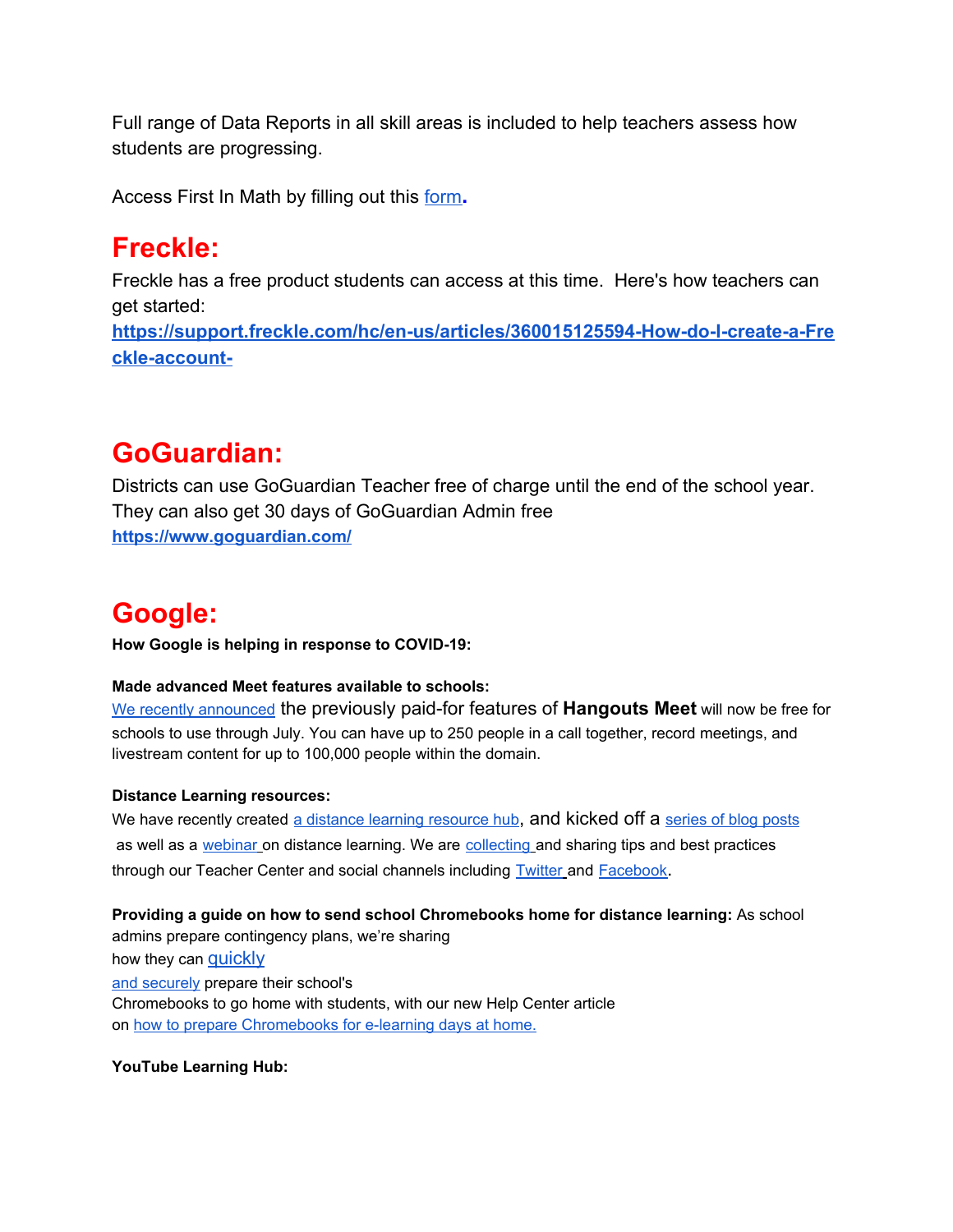In partnership with education-focused content creators on YouTube we also launched the [Learning](https://milton-web.wnyric.org/canit/urlproxy.php?_q=aHR0cHM6Ly93d3cueW91dHViZS5jb20vY2hhbm5lbC9VQ2R4cG9mckktZE82b1lmc3FIREhwaHc%3D&_s=ZXJpZTE%3D&_c=15010896) [Hub](https://milton-web.wnyric.org/canit/urlproxy.php?_q=aHR0cHM6Ly93d3cueW91dHViZS5jb20vY2hhbm5lbC9VQ2R4cG9mckktZE82b1lmc3FIREhwaHc%3D&_s=ZXJpZTE%3D&_c=15010896) which we're in the process of expanding and localizing as a destination for safe, curriculum-relevant learning content.

## **Hapara:**

[https://hapara.com/from-home](https://milton-web.wnyric.org/canit/urlproxy.php?_q=aHR0cHM6Ly9oYXBhcmEuY29tL2Zyb20taG9tZS8%3D&_s=ZXJpZTE%3D&_c=b97e4af3) - It will discuss what schools can do with Hāpara, and how to get started. We have condensed our implementation into a simple playbook that will walk through the onboarding process, and how to get teachers coached up.

 Also, we have a webinar that will go into great detail about using Hāpara in the event of a closure coming up on March 16 at 1pm ET. Here is the signup link: [https://hapara.com/resources/teach-and-learn-from-home-webinar](https://milton-web.wnyric.org/canit/urlproxy.php?_q=aHR0cHM6Ly9oYXBhcmEuY29tL3Jlc291cmNlcy90ZWFjaC1hbmQtbGVhcm4tZnJvbS1ob21lLXdlYmluYXIv&_s=ZXJpZTE%3D&_c=d21e36c9)

## **Instructure:**

1 - Instructure (Makers of Canvas, MasteryConnect, Portfolium and Studio) has a site set up for helpful resources for coronavirus planning -

[Tools for Online Learning when the Classroom Closes](https://milton-web.wnyric.org/canit/urlproxy.php?_q=aHR0cHM6Ly93d3cuaW5zdHJ1Y3R1cmUuY29tL2NhbnZhcy90b29scy1mb3Itb25saW5lLWxlYXJuaW5nP21rdF90b2s9ZXlKcElqb2lXV3BWTUZwSFdtbGFWR1JxVGpKRk15SXNJblFpT2lKRk5EUlBYQzk2Y1cxb1NTdENOSGhTZG01WVNFWkljRk50V0hSMVIwMUdZbFkwUTBaNFVqRTBSbUpZY21sNWMzVkRlR2xUZFdGSlRXRmxWalI1VWxGWVQwcEVXRzVGUkdab1hDOVRUVmgyYjJKVWMxaE1TV0ZuUFQwaWZRJTNEJTNE&_s=ZXJpZTE%3D&_c=f3fa1e02)

 2 - Canvas is free for teachers, so if anyone is interested in spinning up a Canvas Classroom to support remote learning, here is a link to do so -

[Try Canvas for Free! No time limit!](https://milton-web.wnyric.org/canit/urlproxy.php?_q=aHR0cHM6Ly93d3cuaW5zdHJ1Y3R1cmUuY29tL2NhbnZhcy90cnktY2FudmFzI2ZyZWUtYWNjb3VudA%3D%3D&_s=ZXJpZTE%3D&_c=8deb7562)

 3 - Tomorrow at 12 Noon ET, we will be hosting a live feed on Facebook that anyone can join to learn more about using Canvas in the Classroom -

[Canvas LMS Basics to Help you get Started](https://milton-web.wnyric.org/canit/urlproxy.php?_q=aHR0cHM6Ly93d3cuZmFjZWJvb2suY29tL0NhbnZhc0xNUy92aWRlb3MvNTMzODYwNTkwNTczODQzLw%3D%3D&_s=ZXJpZTE%3D&_c=a346bc04)

 Description of Facebook Session - Join some of our expert customers and Canvas Advocates as they help the #CanvasFam understand the basics of Canvas LMS (including an overview of the LMS' navigation, publishing a course, using the calendar, and scheduling events). This group of experts will present, demo, and take live questions from those in attendance.

# **iReady:**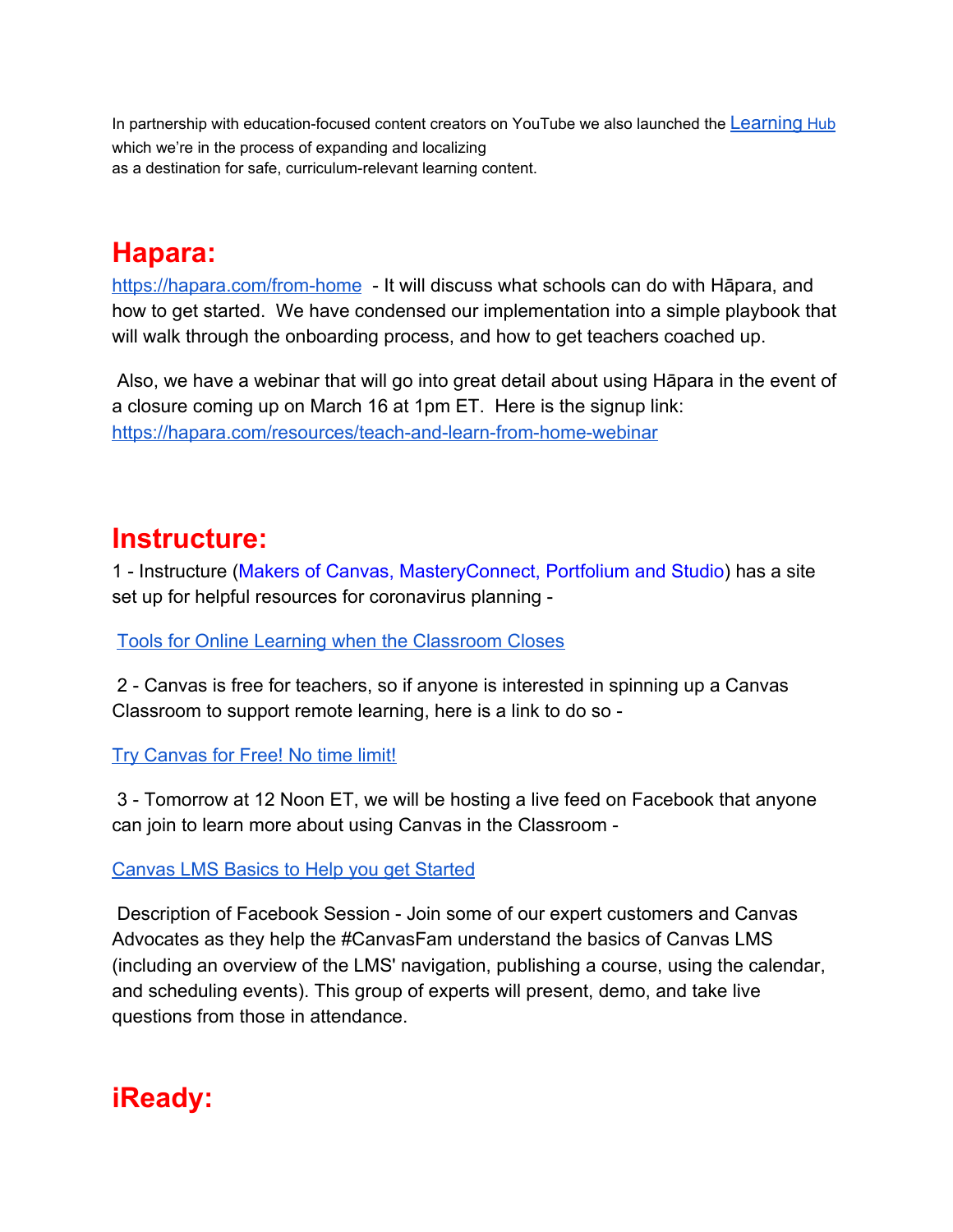We have developed the site **[i-Ready.com/AtHome](https://milton-web.wnyric.org/canit/urlproxy.php?_q=aHR0cDovL3d3dy5pLXJlYWR5LmNvbS9BdEhvbWU%3D&_s=ZXJpZTE%3D&_c=65bcf5b0)** as a main location to receive support. On the website you'll find:

- **Print Resources:** Math and Reading Student Activity Packs and Math Pack Answer Keys are available for each grade level. Teachers can print and send the entire packs or selections from the packs home with students and encourage students to complete a specific number of pages per day. If teachers are unable to print, families can view these packs online if internet is available at home and students can work on scratch paper.
- **Guidance for Educators and Families:** Educators can find tips and tools on how to prepare for and maximize extended at-home use of i-Ready Online lessons. Families can learn how to get their child started and get tips on how to monitor progress and support their child.
- **Guidance for Educators and Families Utilizing our Mathematics Programs:** Educators and families can find activities and lessons for use at home to support both Ready Classroom Mathematics and Ready Mathematics.

In addition, we have also offered to provide access to personalized instruction to any partner currently using our diagnostic assessment. To receive this component, districts should email their Account Manager to receive access to these resources.

We know these are challenging times, and our goal is to find the best way to serve educators across the state as they work to keep the learning happening while students are at home during an extended amount of time. As more resource are developed, we will continue to update **[i-Ready.com/AtHome](https://milton-web.wnyric.org/canit/urlproxy.php?_q=aHR0cDovL3d3dy5pLXJlYWR5LmNvbS9BdEhvbWU%3D&_s=ZXJpZTE%3D&_c=65bcf5b0)** over the coming weeks ahead.

**ISTE:** <https://www.learningkeepsgoing.org/>

**Learn Around the World:** Link are up on the Event Calendar on the website. They will be recorded as well.

Send parents and students here - [www.geoshow.tv](http://www.geoshow.tv/)

(share with anyone, let's all go exploring together!)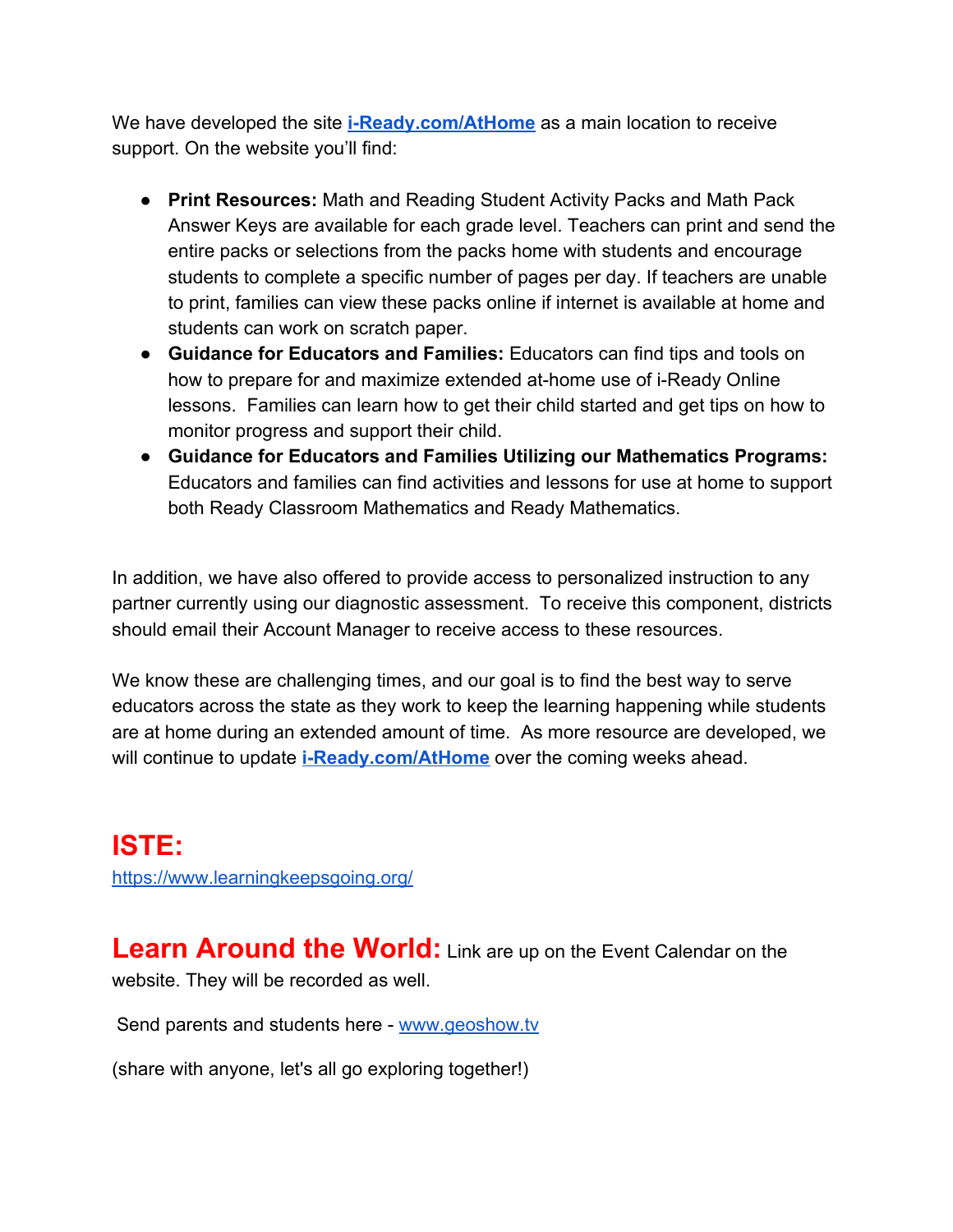No registration is required to get into these Zoom webinars but you must enter a name and email. I will not be keeping any of your students emails, but Zoom requires it. If this is an issue for you, tell them to enter a fake email like test@test.com. I tried it today and it worked :)

# Legends of Learning: Here's a link you can use which provides general

background, sign up instructions, and resources: [https://docs.google.com/document/d/1BxiytQj63eTqYvrT1ZPN8h503he2yw6nf7naCnu3s58/edit](https://milton-web.wnyric.org/canit/urlproxy.php?_q=aHR0cHM6Ly9kb2NzLmdvb2dsZS5jb20vZG9jdW1lbnQvZC8xQnhpeXRRajYzZVRxWXZyVDFaUE44aDUwM2hlMnl3Nm5mN25hQ251M3M1OC9lZGl0&_s=ZXJpZTE%3D&_c=1bb3ea30)

### **Lexia: I believe this is for current customers.**

As your partner in learning, we want to try and alleviate some of those challenges. We would like to help you and all of your students by offering free Lexia licenses through the end of June, 2020, for any students not currently using Lexia in your school or district.

We will also provision Lexia Academy to assist with on-line professional learning for all educators who will have additional students using Lexia remotely.

[https://www.lexialearning.com/go/customer\\_e-learning\\_salesoffer\\_request\\_202003](https://www.lexialearning.com/go/customer_e-learning_salesoffer_request_202003)

# **Maker's Empire:**

Makers Empire has created free resources for teachers and parents to help students learn at home:

[https://www.makersempire.com/learning-at-home-coronavirus-covid-19-new-resources-t](https://milton-web.wnyric.org/canit/urlproxy.php?_q=aHR0cHM6Ly93d3cubWFrZXJzZW1waXJlLmNvbS9sZWFybmluZy1hdC1ob21lLWNvcm9uYXZpcnVzLWNvdmlkLTE5LW5ldy1yZXNvdXJjZXMtdGVhY2hlcnMtcGFyZW50cy8%3D&_s=ZXJpZTE%3D&_c=fe0c9ff4) [eachers-parents/](https://milton-web.wnyric.org/canit/urlproxy.php?_q=aHR0cHM6Ly93d3cubWFrZXJzZW1waXJlLmNvbS9sZWFybmluZy1hdC1ob21lLWNvcm9uYXZpcnVzLWNvdmlkLTE5LW5ldy1yZXNvdXJjZXMtdGVhY2hlcnMtcGFyZW50cy8%3D&_s=ZXJpZTE%3D&_c=fe0c9ff4)

## **MathSpace:**

Mathspace is offering affected schools free pilots of its personalized mathematics learning software for grades 3-12 through the end of the school year. Mathspace provides step-by-step feedback, hints, videos, and virtual manipulatives to support student learning. Mathspace also electronically captures every step of student work, automatically scores it and provides teachers with real-time reporting. Here is the link to offer details [https://mathspace.co/coronavirus](https://milton-web.wnyric.org/canit/urlproxy.php?_q=aHR0cHM6Ly9tYXRoc3BhY2UuY28vY29yb25hdmlydXM%3D&_s=ZXJpZTE%3D&_c=643080ac)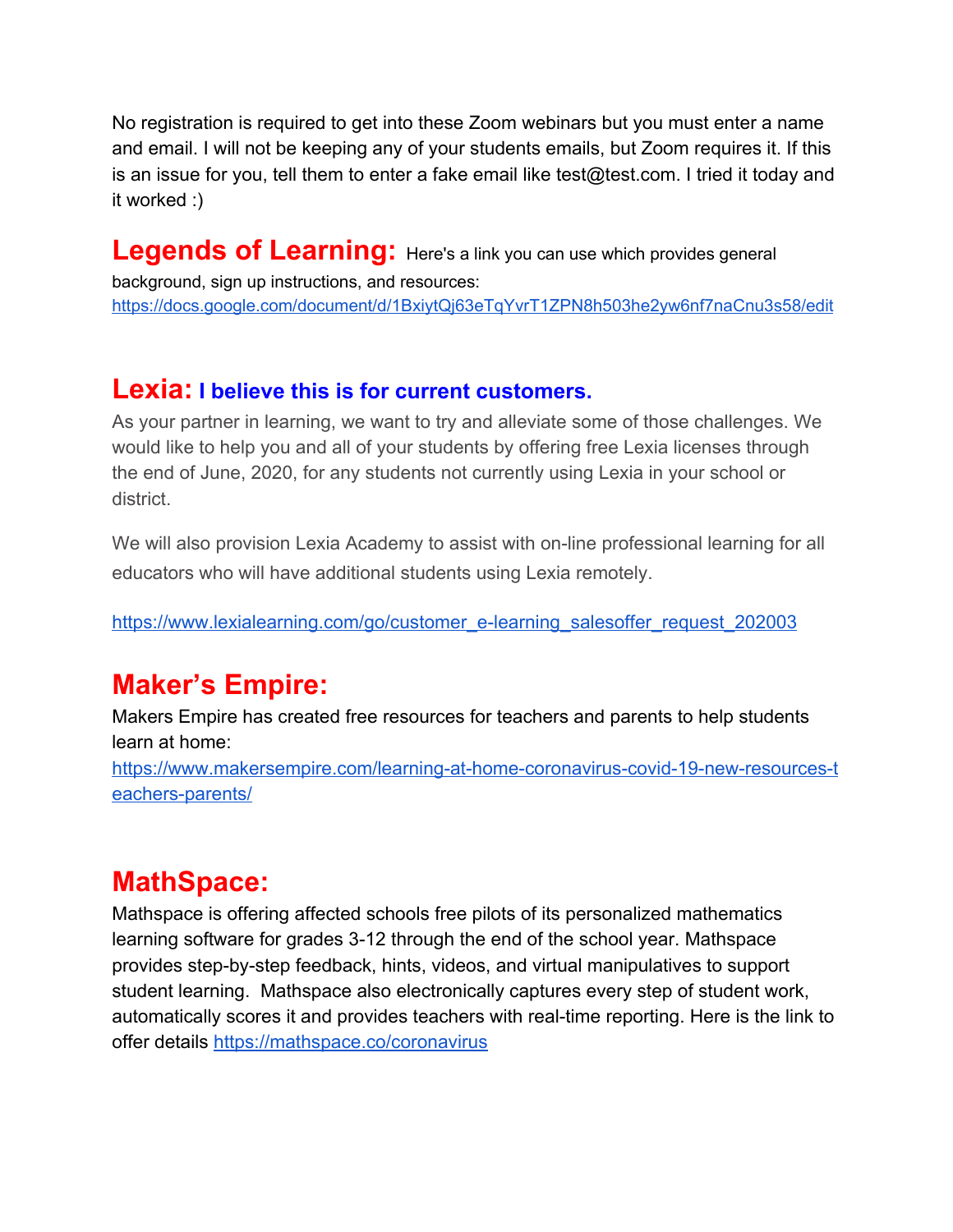**Microsoft:**The New York State Microsoft Team has provided the following information in an effort to help school districts leverage Microsoft Teams, which is free for Education.

Microsoft Teams for Education is an online classroom and collaboration platform students and teachers can use to continue their focus on teaching and learning from home. It is accessible on mobile devices, tablets, PCs, or on any browser. To learn more about Microsoft Teams and how to get started, you can join the live webinars starting on March 5<sup>th</sup>. To see all the webinars, click **[Microsoft Teams for Distance](https://link.zixcentral.com/u/5e6908ba/Ph8Fd-Re6hGaaQqsIYY8jw?u=https%3A%2F%2Fnam06.safelinks.protection.outlook.com%2F%3Furl%3Dhttps%253A%252F%252Fmicrosoftteams.eventbuilder.com%252FTeamsEducation%26data%3D02%257C01%257Cchluey%2540microsoft.com%257C02978d899d904798907708d7c1117014%257C72f988bf86f141af91ab2d7cd011db47%257C1%257C0%257C637190152944059696%26sdata%3D3VllQInhCathOjKNH8prbHDFz3EiFrUaQ%252Fnvi0tTC8I%253D%26reserved%3D0) [Learning Webinar Series](https://link.zixcentral.com/u/5e6908ba/Ph8Fd-Re6hGaaQqsIYY8jw?u=https%3A%2F%2Fnam06.safelinks.protection.outlook.com%2F%3Furl%3Dhttps%253A%252F%252Fmicrosoftteams.eventbuilder.com%252FTeamsEducation%26data%3D02%257C01%257Cchluey%2540microsoft.com%257C02978d899d904798907708d7c1117014%257C72f988bf86f141af91ab2d7cd011db47%257C1%257C0%257C637190152944059696%26sdata%3D3VllQInhCathOjKNH8prbHDFz3EiFrUaQ%252Fnvi0tTC8I%253D%26reserved%3D0)**. For IT guidance on how to deploy Office 365 and get your entire school started on Teams, check out **[How to Deploy Teams](https://link.zixcentral.com/u/04cd5f88/UF0Fd-Re6hGiwAqsIYY8jw?u=https%3A%2F%2Fnam06.safelinks.protection.outlook.com%2F%3Furl%3Dhttps%253A%252F%252Fdocs.microsoft.com%252Fen-us%252FMicrosoftTeams%252Fremote-learning-edu%26data%3D02%257C01%257Cchluey%2540microsoft.com%257C02978d899d904798907708d7c1117014%257C72f988bf86f141af91ab2d7cd011db47%257C1%257C0%257C637190152944079686%26sdata%3DeNj2sdSCMT3MVeB5bL2JqBkdH8d2CbeYX7bzsqaG618%253D%26reserved%3D0)**. Once **[Teams is](https://link.zixcentral.com/u/d1f23cf2/YpEFd-Re6hGrBQqsIYY8jw?u=https%3A%2F%2Fnam06.safelinks.protection.outlook.com%2F%3Furl%3Dhttps%253A%252F%252Fdocs.microsoft.com%252Fen-us%252Fmicrosoft-365%252Feducation%252Fintune-edu-trial%252Fenable-microsoft-teams%26data%3D02%257C01%257Cchluey%2540microsoft.com%257C02978d899d904798907708d7c1117014%257C72f988bf86f141af91ab2d7cd011db47%257C1%257C0%257C637190152944079686%26sdata%3DssYy4lptVc8Z9It2uRs7mj6I46FLWybsxp2IwMvPpV8%253D%26reserved%3D0) [enabled,](https://link.zixcentral.com/u/d1f23cf2/YpEFd-Re6hGrBQqsIYY8jw?u=https%3A%2F%2Fnam06.safelinks.protection.outlook.com%2F%3Furl%3Dhttps%253A%252F%252Fdocs.microsoft.com%252Fen-us%252Fmicrosoft-365%252Feducation%252Fintune-edu-trial%252Fenable-microsoft-teams%26data%3D02%257C01%257Cchluey%2540microsoft.com%257C02978d899d904798907708d7c1117014%257C72f988bf86f141af91ab2d7cd011db47%257C1%257C0%257C637190152944079686%26sdata%3DssYy4lptVc8Z9It2uRs7mj6I46FLWybsxp2IwMvPpV8%253D%26reserved%3D0)** students and faculty can start using it by entering their school email address at teams.microsoft.com or via the mobile or desktop Teams applications.

**Music First:** There are a couple of important points to note about the demos we are offering under these circumstances:

• All sites including the FREE COVOID-2019 offer will have ALL Software tools and content that will cover everything from General Music,Ensembles and Music Theory. This is good.

If your school gets shut down (or is shut down) due to COVID-2019. We can then offer a **free demo that would now include your students**. However, the work done by teachers and students will be erased when school gets back into session. They can email jason@musicfirst.com and I would just need Teachers **name**, **email**, **class name** and **number of students** that would need to be included.

*for example*

*Alison Menard*

- *1. High School Band: 37*
- *2. Jazz Band: 17*
- *3. 7/8 Band: 36*
- *4. 6th Grade Band: 41*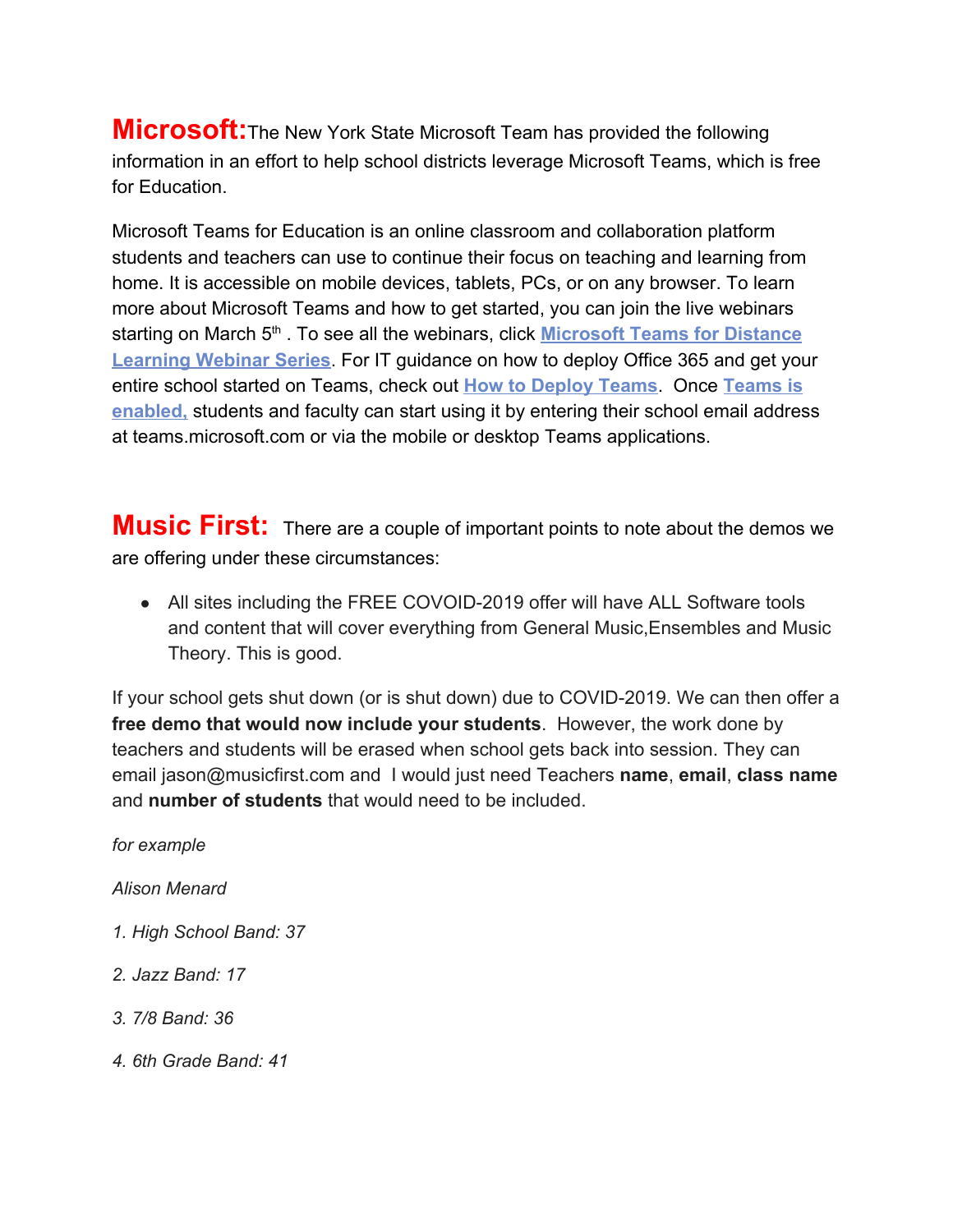Alternatively they can sign up here:

[https://mailchi.mp/musicfirst/school-closure-free-subscription](https://milton-web.wnyric.org/canit/urlproxy.php?_q=aHR0cHM6Ly9tYWlsY2hpLm1wL211c2ljZmlyc3Qvc2Nob29sLWNsb3N1cmUtZnJlZS1zdWJzY3JpcHRpb24%3D&_s=ZXJpZTE%3D&_c=94bfe885)

#### 1. **Teachers should Plan to attend one of our upcoming training webinars**

- 1. Monday, 3/16 10am ET link: [https://musicfirst.zoom.us/j/619501242](https://milton-web.wnyric.org/canit/urlproxy.php?_q=aHR0cHM6Ly9tdXNpY2ZpcnN0Lnpvb20udXMvai82MTk1MDEyNDI%3D&_s=ZXJpZTE%3D&_c=f38c1521)
- 2. Tuesday, 3/17 2pm ET link: [https://musicfirst.zoom.us/j/565685028](https://milton-web.wnyric.org/canit/urlproxy.php?_q=aHR0cHM6Ly9tdXNpY2ZpcnN0Lnpvb20udXMvai81NjU2ODUwMjg%3D&_s=ZXJpZTE%3D&_c=685908ce)
- 3. Wednesday, 3/18 12noon ET link: [https://musicfirst.zoom.us/j/413899067](https://milton-web.wnyric.org/canit/urlproxy.php?_q=aHR0cHM6Ly9tdXNpY2ZpcnN0Lnpvb20udXMvai80MTM4OTkwNjc%3D&_s=ZXJpZTE%3D&_c=50fa9452)
- 4. Thursday, 3/19 8am ET link: [https://musicfirst.zoom.us/j/191997211](https://milton-web.wnyric.org/canit/urlproxy.php?_q=aHR0cHM6Ly9tdXNpY2ZpcnN0Lnpvb20udXMvai8xOTE5OTcyMTE%3D&_s=ZXJpZTE%3D&_c=fbface58)
- 5. Friday, 3/20 4pm ET link: [https://musicfirst.zoom.us/j/672797195](https://milton-web.wnyric.org/canit/urlproxy.php?_q=aHR0cHM6Ly9tdXNpY2ZpcnN0Lnpvb20udXMvai82NzI3OTcxOTU%3D&_s=ZXJpZTE%3D&_c=d3027c2d)

## **Naviance:**

We also anticipate that **you may need help to quickly develop content and curriculum** that is easy-to-use, impactful, and meaningful to your students. To assist in this, **Naviance is providing open access to our College, Career and Life Readiness Curriculum** for all Naviance clients from now through June 30, 2020. To activate this in your Naviance subscription, please email **curriculum@naviance.com**.

- **Naviance [Curriculum](https://milton-web.wnyric.org/canit/urlproxy.php?_q=aHR0cHM6Ly9oZWxwLm5hdmlhbmNlLmNvbS9Db250ZW50L0RvY3VtZW50cy9HZW5lcmFsL25hdmlhbmNlJTIwY3VycmljdWx1bV9zY29wZSUyMGFuZCUyMHNlcXVlbmNlLnBkZj91dG1fY2FtcGFpZ249MDMxMzIwJTIwLSUyMEsxMiUyMC0lMjBDb3JvbmF2aXJ1cyUyMGVtYWlsJTIwdG8lMjBDbGllbnRzJnV0bV9tZWRpdW09ZW1haWwmdXRtX3NvdXJjZT1FbG9xdWEmZWxxVHJhY2tJZD00MWY3NTY4MzBkMDU0OTk0YTM4MWE2NTcxN2QxYjdhZiZlbHE9MDk0Y2NjOTUxOGI0NDgwNjljNDBlMmQ3NmNhMzQzMGImZWxxYWlkPTcwNDUmZWxxYXQ9MSZlbHFDYW1wYWlnbklkPTU2ODM%3D&_s=ZXJpZTE%3D&_c=9b16faac) Lessons** offer 105 online, self-paced learning experiences related to college, career, and life readiness for students in grades 6 - 12. Lessons focus on six core themes:
	- *Self-discovery* lessons help students understand their strengths and interests and connect them with their future goals.
	- *Success skills* lessons are designed to equip students with the interpersonal skills they need to be successful in school and the workplace.
	- *Support network* lessons allow students to understand and identify the people who are available to help them succeed.
	- *Career planning* activities help students explore the careers that align with their strengths and interests.
	- *College planning* lessons provide context behind college fit and match and walk students through the college planning process.
	- *Financial planning* activities help students understand concepts related to budgeting, income, paying for college, and financial aid.
	- $\Omega$
- **[\\*\\*NEW\\*\\*](https://milton-web.wnyric.org/canit/urlproxy.php?_q=aHR0cHM6Ly93d3cuc2NyZWVuY2FzdC5jb20vdC9FVjFvTkhnWlNNU3o%2FdXRtX2NhbXBhaWduPTAzMTMyMCUyMC0lMjBLMTIlMjAtJTIwQ29yb25hdmlydXMlMjBlbWFpbCUyMHRvJTIwQ2xpZW50cyZ1dG1fbWVkaXVtPWVtYWlsJnV0bV9zb3VyY2U9RWxvcXVhJmVscVRyYWNrSWQ9MzNjYTdhYTljYmFiNDk5YmFkY2UwZmZlNDE2NWZjNTAmZWxxPTA5NGNjYzk1MThiNDQ4MDY5YzQwZTJkNzZjYTM0MzBiJmVscWFpZD03MDQ1JmVscWF0PTEmZWxxQ2FtcGFpZ25JZD01Njgz&_s=ZXJpZTE%3D&_c=3b136400) Show Me How** is a self-service instructional tour designed to help students quickly understand the College Planning features in Naviance Student and reduce the support required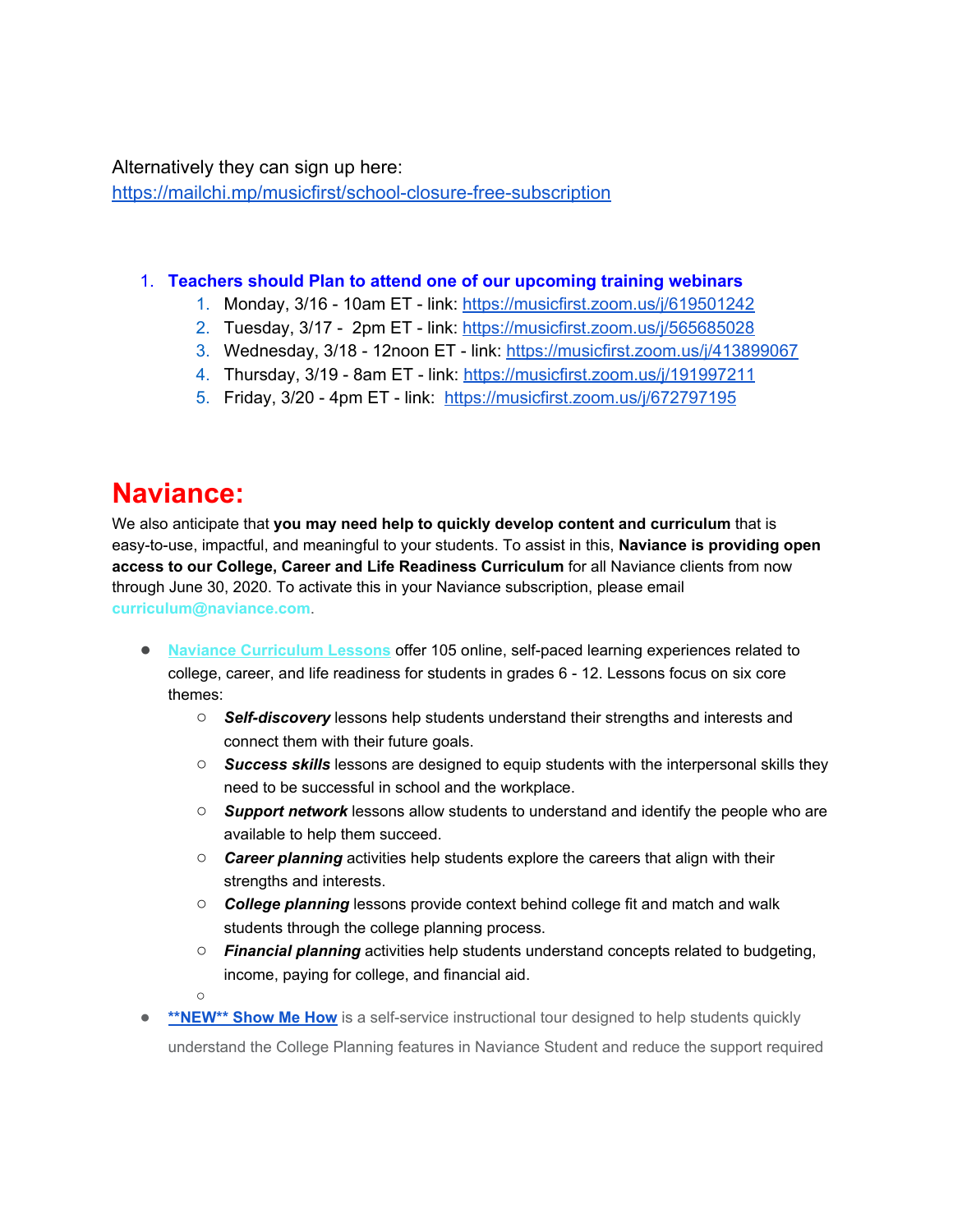from school and district staff. Staff can use Demo Naviance Student to use the Show Me How feature.

- **Naviance [Resource](https://milton-web.wnyric.org/canit/urlproxy.php?_q=aHR0cHM6Ly9oZWxwLm5hdmlhbmNlLmNvbS9Db250ZW50L0RvY3VtZW50cy9HZW5lcmFsL05hdmlhbmNlX1Jlc291cmNlX0d1aWRlXzAzMTYyMC5wZGY%2FdXRtX2NhbXBhaWduPTAzMTMyMCUyMC0lMjBLMTIlMjAtJTIwQ29yb25hdmlydXMlMjBlbWFpbCUyMHRvJTIwQ2xpZW50cyZ1dG1fbWVkaXVtPWVtYWlsJnV0bV9zb3VyY2U9RWxvcXVhJmVscVRyYWNrSWQ9NTFkYzhlMThiNjAyNGQ2NmI3N2JiYjRiMDBjYTRlZWMmZWxxPTA5NGNjYzk1MThiNDQ4MDY5YzQwZTJkNzZjYTM0MzBiJmVscWFpZD03MDQ1JmVscWF0PTEmZWxxQ2FtcGFpZ25JZD01Njgz&_s=ZXJpZTE%3D&_c=e75f2f7f) Guide** highlights the grade-level activities for your student to complete online, keeping them engaged in college and career planning activities even if they are not physically in the classroom.
- **Live [Webinar](https://milton-web.wnyric.org/canit/urlproxy.php?_q=aHR0cHM6Ly9oZWxwLm5hdmlhbmNlLmNvbS9Db250ZW50L0RvY3VtZW50cy9HZW5lcmFsL1dlYmluYXJzX0NvbXBsZXRpbmdfQ3JpdGljYWxfWWVhci1FbmRfVGFza3NfaW5fTmF2aWFuY2VfLnBkZj91dG1fY2FtcGFpZ249MDMxMzIwJTIwLSUyMEsxMiUyMC0lMjBDb3JvbmF2aXJ1cyUyMGVtYWlsJTIwdG8lMjBDbGllbnRzJnV0bV9tZWRpdW09ZW1haWwmdXRtX3NvdXJjZT1FbG9xdWEmZWxxVHJhY2tJZD0wMDI4Mjc0ZjI3MzM0NzA1OTI5MzgwNDA4NDc4ZTBkYyZlbHE9MDk0Y2NjOTUxOGI0NDgwNjljNDBlMmQ3NmNhMzQzMGImZWxxYWlkPTcwNDUmZWxxYXQ9MSZlbHFDYW1wYWlnbklkPTU2ODM%3D&_s=ZXJpZTE%3D&_c=f3a1898e) Series** allow you to learn from a Naviance expert about how to complete critical tasks with your students during the final months of the school year.
- ●

# **Nearpod:**

### **[Dealing with School or District Closure:](https://nearpod.com/coronavirus)**

· Nearpod is extending impacted schools and districts temporary free access to Nearpod.

· If you are an existing Nearpod school / District license administrator and need additional services, please reach out to support@nearpod.com

### **[Sign up for the Weekly Live Webinar Series:](https://nearpod.com/blog/resources/#calendarLiveWebinar)**

- · Learn how educators are preparing for and handling school closures
- Discover how Nearpod can be used for virtual learning

### **[Explore a lesson on Coronavirus:](https://nearpod.com/t/science/8th-grade/20192020-coronavirus-outbreak-L45638321)**

· Teach a complimentary lesson for all educators to keep students, staff, and parents informed.

### **[Explore lessons on Global Health:](https://nearpod.com/t/global-health-B19127)**

Built in partnership with the Council on Foreign Relations, teach lessons where students examine issues related to Global Health over the last century.

### **Newsela: For free access to Newsela products for**

### **Teachers and Administrators:**

· Visit our **[coronavirus resource center](https://milton-web.wnyric.org/canit/urlproxy.php?_q=aHR0cDovL2VtbC5uZXdzZWxhLmNvbS9kRDBnMGpjdnUwMEUwMDBQMFMxMjBaMA%3D%3D&_s=ZXJpZTE%3D&_c=86859b4f)**

o Teachers will get immediate access t[o](https://milton-web.wnyric.org/canit/urlproxy.php?_q=aHR0cDovL2VtbC5uZXdzZWxhLmNvbS9CajAxVFoyRXYwMDAwMHVQMDBkZzAwRA%3D%3D&_s=ZXJpZTE%3D&_c=803bac76) **[Newsela ELA](https://milton-web.wnyric.org/canit/urlproxy.php?_q=aHR0cDovL2VtbC5uZXdzZWxhLmNvbS9CajAxVFoyRXYwMDAwMHVQMDBkZzAwRA%3D%3D&_s=ZXJpZTE%3D&_c=803bac76)**, **[Newsela Science](https://milton-web.wnyric.org/canit/urlproxy.php?_q=aHR0cDovL2VtbC5uZXdzZWxhLmNvbS9FMUQwWjAwVVBlMDB2MDBFMnUwMGcwag%3D%3D&_s=ZXJpZTE%3D&_c=4ba84ad7)**[,](https://milton-web.wnyric.org/canit/urlproxy.php?_q=aHR0cDovL2VtbC5uZXdzZWxhLmNvbS9wMDAwMFoxalZFMDAwZnZQRGcwMDB1Mg%3D%3D&_s=ZXJpZTE%3D&_c=a54e4c2f) **[Newsela Social Studies](https://milton-web.wnyric.org/canit/urlproxy.php?_q=aHR0cDovL2VtbC5uZXdzZWxhLmNvbS9wMDAwMFoxalZFMDAwZnZQRGcwMDB1Mg%3D%3D&_s=ZXJpZTE%3D&_c=a54e4c2f)**, and **[The Newsela Social-Emotional Learning](https://milton-web.wnyric.org/canit/urlproxy.php?_q=aHR0cDovL2VtbC5uZXdzZWxhLmNvbS9sdVAwVzAwMGdqMDAxRTJEMDB2MGcwWg%3D%3D&_s=ZXJpZTE%3D&_c=c4b06fa4)**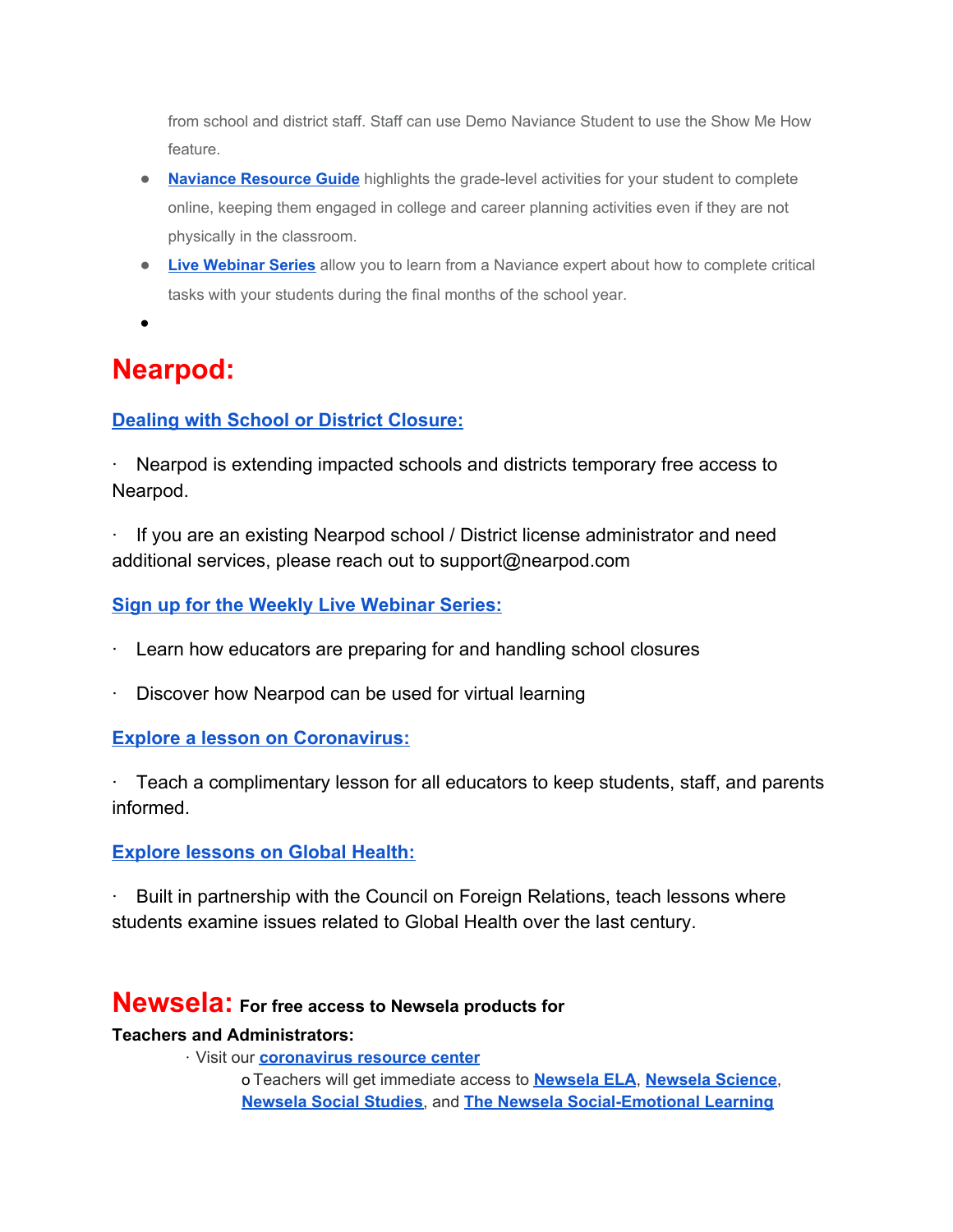**[Collection](https://milton-web.wnyric.org/canit/urlproxy.php?_q=aHR0cDovL2VtbC5uZXdzZWxhLmNvbS9sdVAwVzAwMGdqMDAxRTJEMDB2MGcwWg%3D%3D&_s=ZXJpZTE%3D&_c=c4b06fa4)** in their Newsela account. If they don't have a Newsela account, they'll be able to set one up in minutes.

o Administrators can request access and will be contacted within 24 hours for more details.

**We've also added timely resources that can be accessed via our [coronavirus](https://milton-web.wnyric.org/canit/urlproxy.php?_q=aHR0cDovL2VtbC5uZXdzZWxhLmNvbS9kRDBnMGpjdnUwMEUwMDBQMFMxMjBaMA%3D%3D&_s=ZXJpZTE%3D&_c=86859b4f) [resource center:](https://milton-web.wnyric.org/canit/urlproxy.php?_q=aHR0cDovL2VtbC5uZXdzZWxhLmNvbS9kRDBnMGpjdnUwMEUwMDBQMFMxMjBaMA%3D%3D&_s=ZXJpZTE%3D&_c=86859b4f)**

> · **Free professional learning for remote instruction**: We've assembled a Remote Teaching Toolkit to make sure teachers are fully prepared to use Newsela to support core instruction remotely.

> · **COVID-19 educational content**: We'll continue publishing content that educators across subjects and grades can use to teach about COVID-19 in a way that's accurate, responsible and empowering to students.

# **Reading Plus:**

Reading Plus is the only adaptive literacy program for grades 3-12 that assesses and scaffolds comprehension based silent reading rate, vocabulary and motivation. Students choose from 8 high interest genres filled with selections at their guided reading rate, answer comprehension questions and acquire common, necessary academic vocabulary with patented scaffolds and support provided as needed. A visual skills component may be assigned to further support disfluent behaviors and an optional writing component further bridges learning. The data portal for administrators and teachers provides real time data on usage and progress, informing further support and instruction. Teaching resources are provided at point of use and need (see Skills Coach link and attached guide). With a highly diverse, cultural content library serving up informational and literary selections, ranging from grade one to college level, our gold standard plethora of research, proves 2.5 grade level gains and more over the course of a school year. Reading Plus is a hidden literacy support gem, guaranteed to radiate student self efficacy and reading proficiency!

[Remote Learning Tips with Request for Information](https://milton-web.wnyric.org/canit/urlproxy.php?_q=aHR0cHM6Ly90cmFja2luZy5jaXJydXNpbnNpZ2h0LmNvbS8yZDNiM2Q2ZC03ZGZhLTRlMzQtODdkNi03YjZjNmRlYjI1N2UvYmxvZy1yZWFkaW5ncGx1cy1jb20tNS1mYWN0b3JzLXJlbW90ZS1sZWFybmluZy1kdXJpbmctY2xvc3VyZXM%3D&_s=ZXJpZTE%3D&_c=a4948571)

### [Skills Coach link](https://milton-web.wnyric.org/canit/urlproxy.php?_q=aHR0cHM6Ly90cmFja2luZy5jaXJydXNpbnNpZ2h0LmNvbS9lYTMzM2VmNS0yMDhmLTRmZDMtOGY2Yi04NDI0ZTJiNzEwNjMvc2tpbGxzY29hY2gtcmVhZGluZ3BsdXMtY29t&_s=ZXJpZTE%3D&_c=45d7eef3)

The Skills Coach link and user guide attachment provide complementary, agostic teaching resources for comprehension skills. In regards to Reading Plus usage, we are providing this complimentary during this challenging time, but educators need to click the link that provides more information with request for information/contact at the bottom.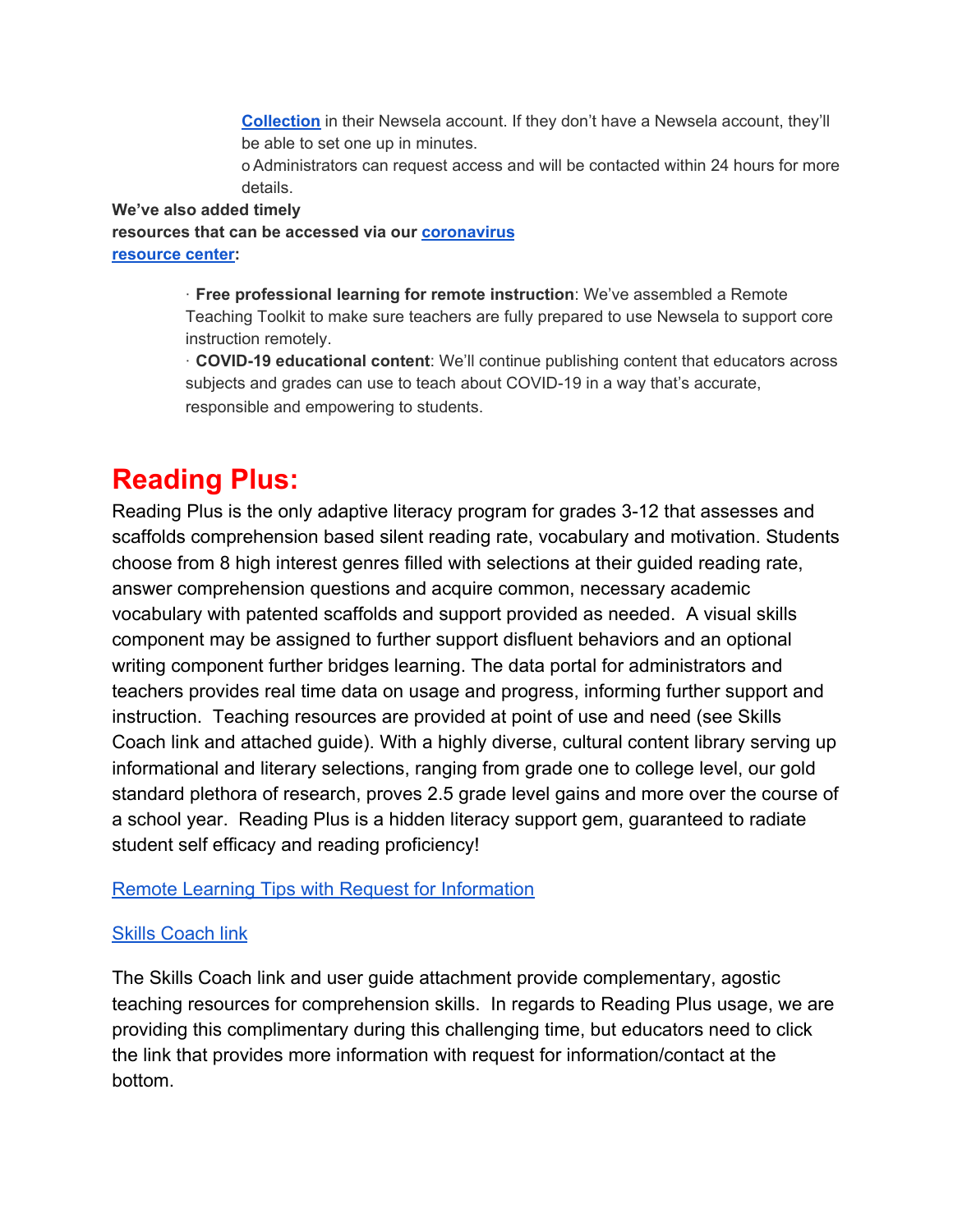# **Relay - Lightspeed:**

We are offering Relay Filter and Relay Classroom free through the end of the school year. Relay Filter will protect students with filtering and reporting on devices that schools are sending home.

Relay Classroom can help teachers with remote classroom management - monitoring screens, sharing links, recording activity, and more.

Here's the info and sign up: [https://www.lightspeedsystems.com/coronavirus-school-closures-relay-can-help/](https://milton-web.wnyric.org/canit/urlproxy.php?_q=aHR0cHM6Ly93d3cubGlnaHRzcGVlZHN5c3RlbXMuY29tL2Nvcm9uYXZpcnVzLXNjaG9vbC1jbG9zdXJlcy1yZWxheS1jYW4taGVscC8%3D&_s=ZXJpZTE%3D&_c=7d189d33)

There are no obligations or fees with taking advantage of this offer.

# **ST Math:**[Here](https://milton-web.wnyric.org/canit/urlproxy.php?_q=aHR0cHM6Ly93d3cuc3RtYXRoLmNvbS9ob21lLWFjY2Vzcz9oc0N0YVRyYWNraW5nPTYwNGRhOTViLWNiODktNGZjOS04NjMyLTg3NDRlOTU1NmI5ZCU3QzA2OWY5MzZlLTUwOTgtNDhjNi05YmVlLTAxNTE4MjYzYWQwNw%3D%3D&_s=ZXJpZTE%3D&_c=09684c23) -

[https://www.stmath.com/home-access?hsCtaTracking=604da95b-cb89-4fc9-8632-8744](https://www.stmath.com/home-access?hsCtaTracking=604da95b-cb89-4fc9-8632-8744e9556b9d%7C069f936e-5098-48c6-9bee-01518263ad07) [e9556b9d%7C069f936e-5098-48c6-9bee-01518263ad07](https://www.stmath.com/home-access?hsCtaTracking=604da95b-cb89-4fc9-8632-8744e9556b9d%7C069f936e-5098-48c6-9bee-01518263ad07) is the landing page for schools and districts to go to if they would like to use ST Math for no cost during their school/district closure. A representative from the school/district wishing to provide access to ST math to their students and teachers during their school closure simply needs to complete the form and a representative from MIND will contact them within 24 hours to discuss start-up.

**Thimble:** We are offering free 30-60 day licences to our STEM and makerspace learning portal. We'll also grant discounts on project-based kits if needed. [Here is a form](https://milton-web.wnyric.org/canit/urlproxy.php?_q=aHR0cHM6Ly9mb3Jtcy5nbGUvTkpUeUF1eTRiTTdTSFBWZTY%3D&_s=ZXJpZTE%3D&_c=1c2cb728) that you can share with your network.

## **VidCode: computer science curriculum and <sup>a</sup> coding platform, best for 4th**

### **through 12th grades:**

Vidcode is offering our full curriculum and platform for free until the end of May to support schools during health-related closures.

### More info:

[https://about.vidcode.com/lovemyvidcode/2020/3/9/in-support-of-schools-facing-health-related-c](https://about.vidcode.com/lovemyvidcode/2020/3/9/in-support-of-schools-facing-health-related-closure) **[losure](https://about.vidcode.com/lovemyvidcode/2020/3/9/in-support-of-schools-facing-health-related-closure)** 

### Apply for licenses:

[https://docs.google.com/forms/d/e/1FAIpQLScYMQAvHD36AkzEKO0omdJ5G3pjJDBhaTUWH](https://docs.google.com/forms/d/e/1FAIpQLScYMQAvHD36AkzEKO0omdJ5G3pjJDBhaTUWHUBHcPwKsPgXQg/viewform) [UBHcPwKsPgXQg/viewform](https://docs.google.com/forms/d/e/1FAIpQLScYMQAvHD36AkzEKO0omdJ5G3pjJDBhaTUWHUBHcPwKsPgXQg/viewform)